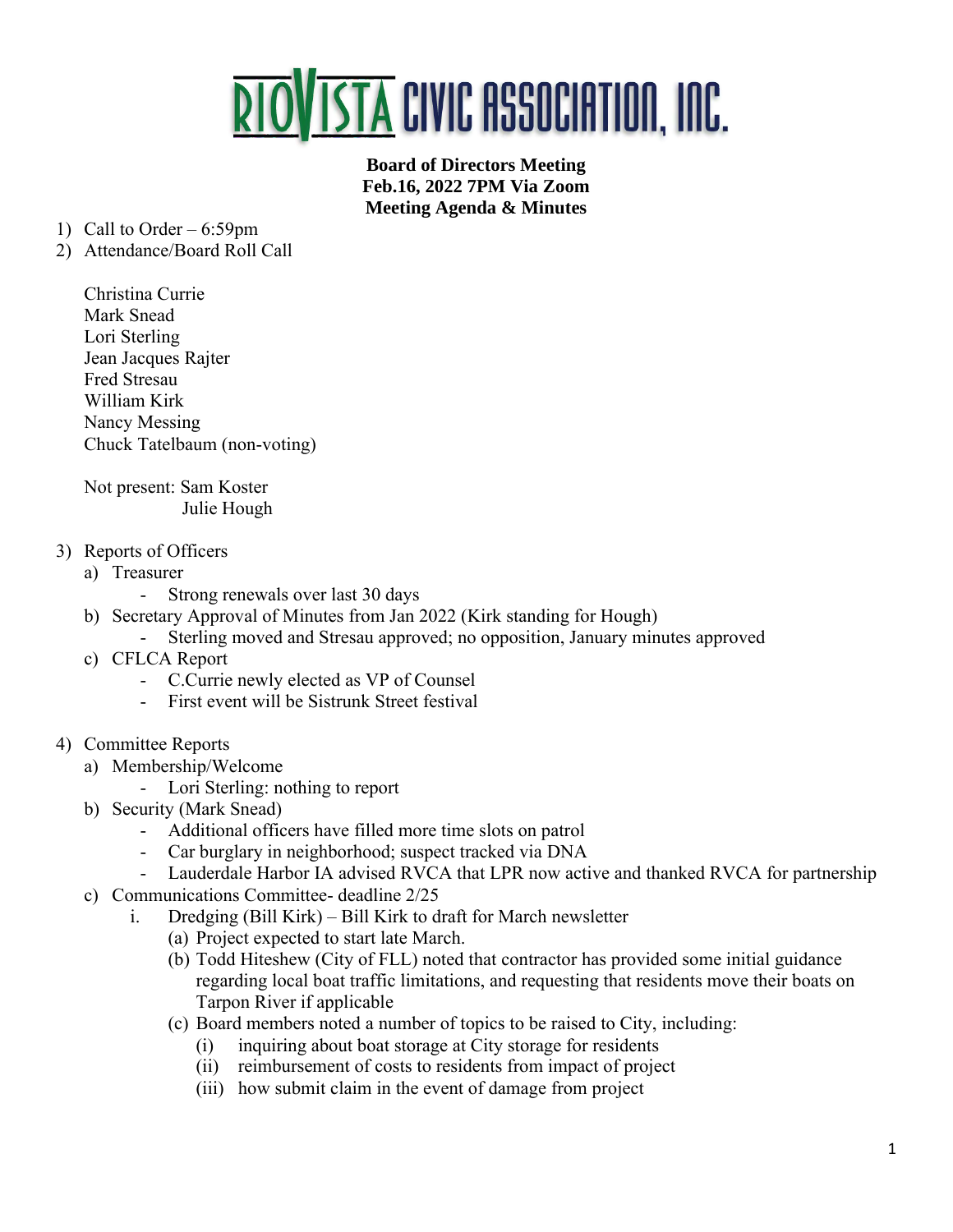

- (d) Chuck Tatelbaum suggest that Board Chair prepare communication to the City Manager urging for thorough communication to residents by City and contractor; Christina Currie to prepare
- ii. Notice Requirements (a) article drafted by C.Currie and sent to George for March newsletter
- iii. Possible articles on new Police Chief & City Commissioner Lamar Fisher
- d) Parks
	- i) Swale/1 way landscaping  $-9<sup>th</sup>$  Avenue (Fred)
		- i. Can't fix sod; too much rain recently
		- ii. Bollard, fencing, etc. request pending
- e) Social (Nancy Messing)
	- i) Sam 2022 Camp Out Date Feb. 19, 2022 signs and e-notices
		- (a) Action items
			- 1. Toilet done
			- 2. Sprinklers done
			- 3. Electric outlet off
			- 4. Bank of lights done
			- 5. Coolers Fred to provide
			- 6. Power cords Sam to pick up at storage or use Fred's
			- 7. Outdoor lights ? uncertain
			- 8. Outdoor Mobile light Capt. Scelfo assisting; Sam can decide where
			- 9. Folding table Sam still needs
			- 10. RVCA banner to be displayed
	- ii) Featured Neighborhood on Neighbor Day @ NSU Art Museum 2/27 3-5pm
		- i. 3pm MEMBERS ONLY social in breeze way w/ DFLCA & CHHOA, 330pm private opening day exhibit tour [https://nsuartmuseum.org/exhibition/keith\\_haring\\_and\\_pierre\\_alechinsky/,](https://nsuartmuseum.org/exhibition/keith_haring_and_pierre_alechinsky/) approved flyers provided, & free goodie bags
		- ii. Invite New Committee members to come
	- iii. RVCA offered to assist with costs
- 5) Unfinished Business
	- a) Monthly Transportation & Mobility Report TAM report [Posted Online](https://www.riovistaonline.com/city-county-info/transportation-and-mobility-status-reports)
		- i) 1/4/21 Lagerbloom/ILA amendment: CMC let new Commission Lamar Fisher know
	- b) Tarpon River Water Quality Bill Kirk; nothing to report (will remove from Agenda moving forward)
- 6) New Business
	- a) Lack of Vote @ Annual Meeting Expired Terms: Messing, Snead, Currie, Koster, Stresau (3yr term)
		- Motion to extend terms of expiring members made by Kirk, approved by Rajter. No opposition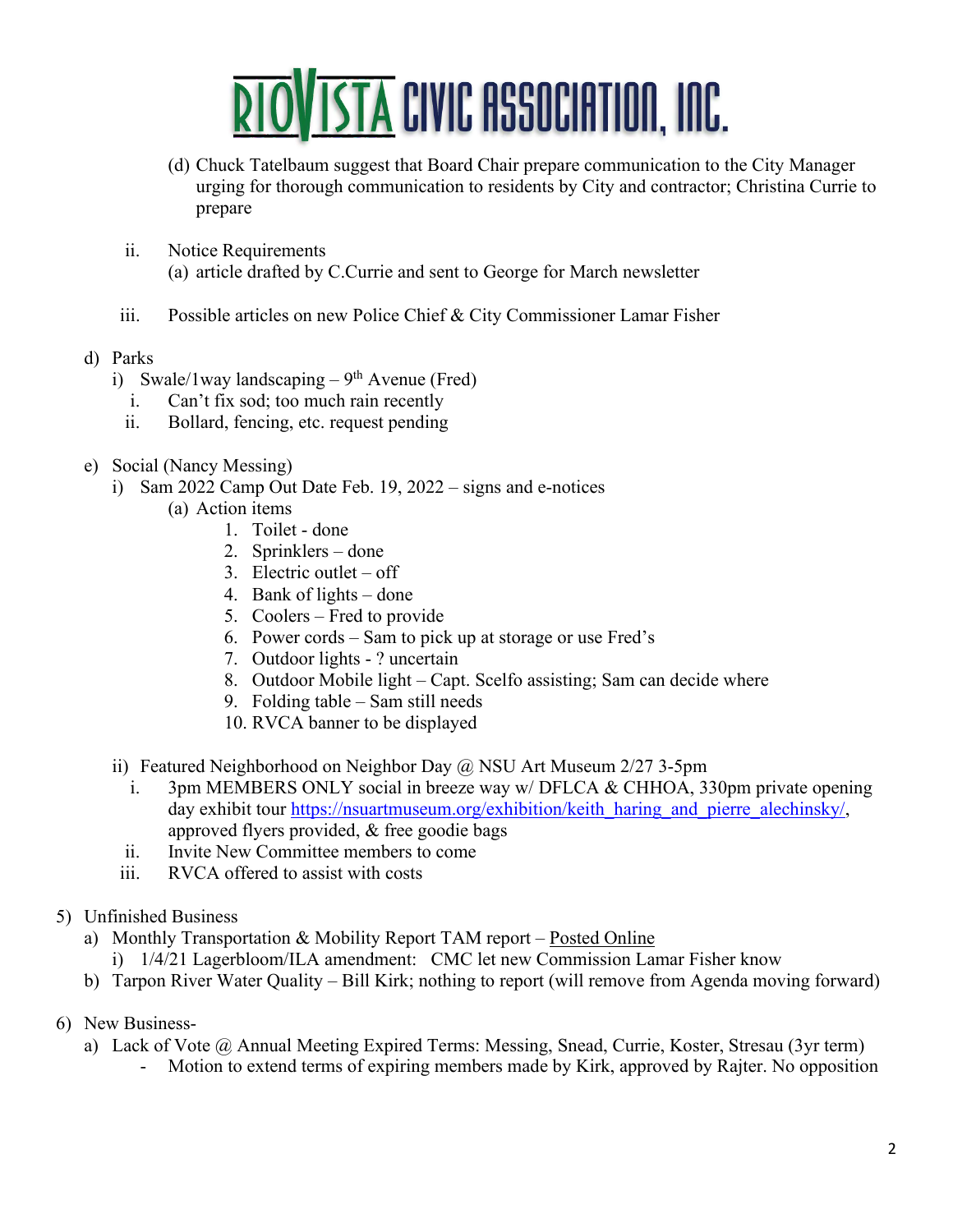

- b) Board of Directors Officer Elections (1 year term)
	- i) President Christina agreed to remain
	- ii) Vice President Lori Sterling nominated herself.
	- iii) Treasurer Mark Snead agreed to remain
	- iv) Secretary Julie Hough noted to Chair before meeting that she will agree to continue in role
	- Fred Stresau made motion to approve all nominations, Messing approved. All members agreed with no opposition.
	- Officers elected by Board only, no need for ratification by general meeting
- c) New Committee Members
	- Kirk noted to candidates have shown no continuing interest after communicating requirements for committee participation
- d) Request for 908 Speed Hump Removal letter from Board
	- Request made by Board member Messing to approve preparation of letter requesting City to remove 908 SE  $10<sup>th</sup>$  Street Speed Hump, which she perceives to be causing significant flooding in her swale
	- Chuck Tatelbaum cautioned the Board about taking positions supporting Board members that are contrary to opinions and guidance of City Currie/Snead/Stresau concur and refer to City correspondence. Stresau offer to collaborate to assist NM
	- Nancy agreed to address topic again in future after additional objective data gathered supporting her request with assistance of FAU team brought into RVCA.

7) Adjourn  $-7:51$ pm

| Board<br>Meeting<br>7PM | General<br>Meeting<br>7:30PM |  |
|-------------------------|------------------------------|--|
|                         |                              |  |
| 3/16/22                 |                              |  |
| 4/20/22                 |                              |  |
| 5/18/22                 | 5/23/22                      |  |
| 6/15/22                 |                              |  |
| 7/20/22                 |                              |  |
| 8/17/22                 |                              |  |
| 9/21/22                 | 10/3/22                      |  |
| 10/19/22                |                              |  |
| 11/16/22                | 11/21/22                     |  |
| 12/14/21                |                              |  |

## *AMENDED* **PROPOSED 2022 RVCA VIRTUAL MEETING DATES**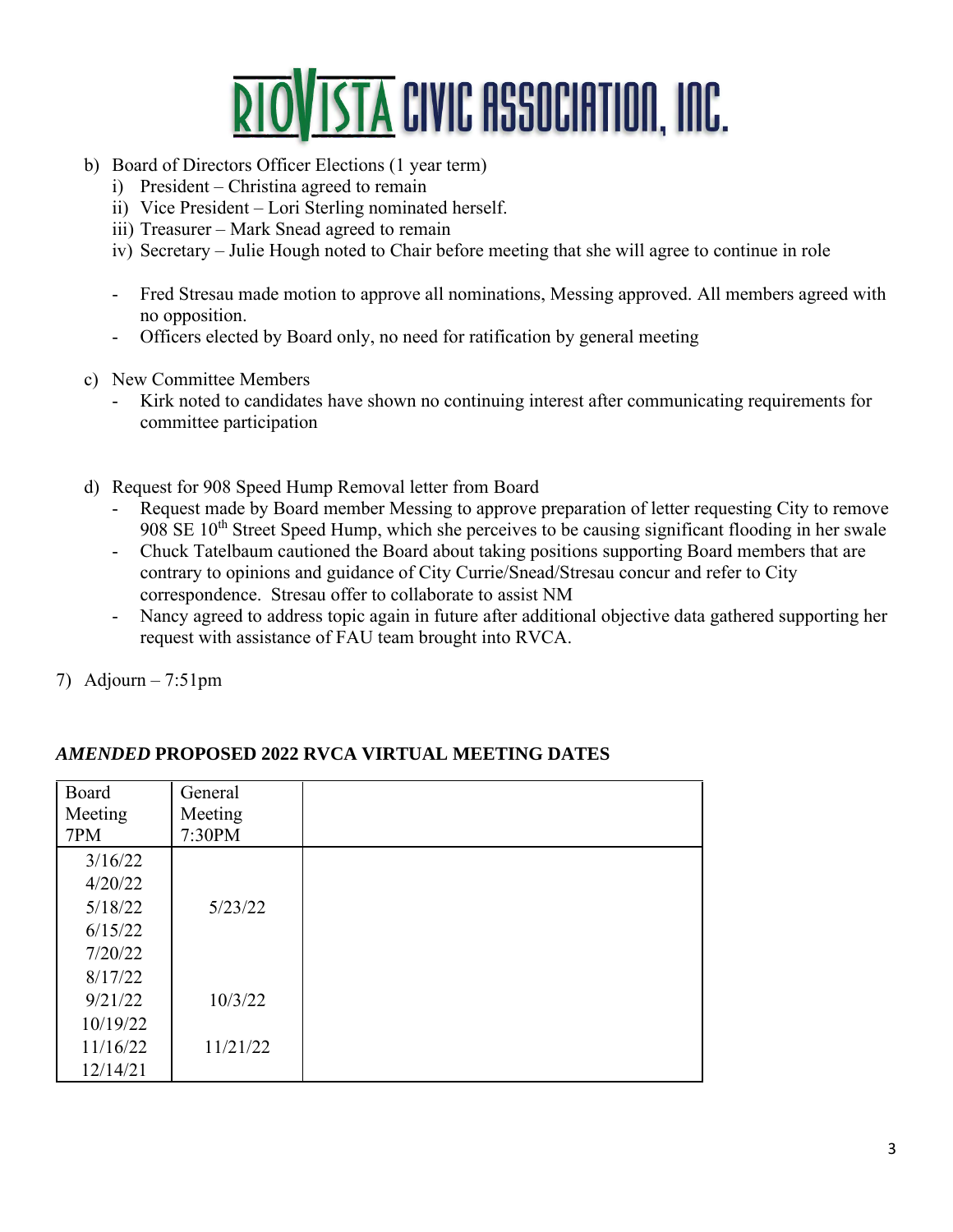## **president@riovistaonline.com**

**From:** Alan Dodd <ADodd@fortlauderdale.gov> **Sent:** Monday, February 07, 2022 12:23 PM **To:** president@riovistaonline.com; Omar Castellon; Nancy **Cc:** Francisco Rios; Rares Petrica; 'Mark Snead'; Ben Sorensen; Tarlesha Smith **Subject:** RE: [-EXTERNAL-] 908 Ponce de Leon Drive- Service Request 872319

## Christina,

 We did meet with Ms. Messing last week, who I have included in this email. The roadway is designed and sloped so that water sheetflows south into the swale in front of 908 Ponce de Leon Drive. While the speedhump is higher than the adjacent roadway elevation, it does not change the amount of water falling onto the street that is collecting in this location. There may be some very minor improvements in removing it to allow flows to reach directly into the catchbasin just west of 908, however we will still see water ponding until we increase outflow capacity of the system (which will occur with the improvements scheduled in March to connect the infiltration system to the 15" outfall connection on 9<sup>th</sup> Ave). The curbing around the grassy area was installed at the request of the HOA to match the curbing at Hector Park for aesthetics. The park area confined by the curbing is higher than the adjacent roadway, and so removal of the curb will not provide any benefits as water will not flow uphill into the grassy area. Any effort to remove the curb would require significant work to create a swale on the north side of the road to capture rainwater, which then creates safety concerns due to reduced roadway width and lack of curbing. Due to the estimated costs, this would require development of a new Capital Construction project which would have to be budgeted for.

 The speedhump was provided to provide traffic calming measures in the neighborhood to reduce speeding at the request of the neighborhood. If the neighborhood does not want this feature, we can remove it, however that is a trade off that must be considered.

VR/

Alan Dodd, PE Director – Public Works City of Fort Lauderdale O: (954) 828-5806 **MWIO WE BUILD COMMUNIT** 

**From:** president@riovistaonline.com <president@riovistaonline.com> **Sent:** Monday, February 7, 2022 10:54 AM **To:** Omar Castellon <OCastellon@fortlauderdale.gov> **Cc:** Alan Dodd <ADodd@fortlauderdale.gov>; Francisco Rios <FRios@fortlauderdale.gov>; Rares Petrica <RPetrica@fortlauderdale.gov>; 'Mark Snead' <vp@riovistaonline.com>; Ben Sorensen <BSorensen@fortlauderdale.gov> **Subject:** RE: [-EXTERNAL-] 908 Ponce de Leon Drive- Service Request 872319

Omar/Alan,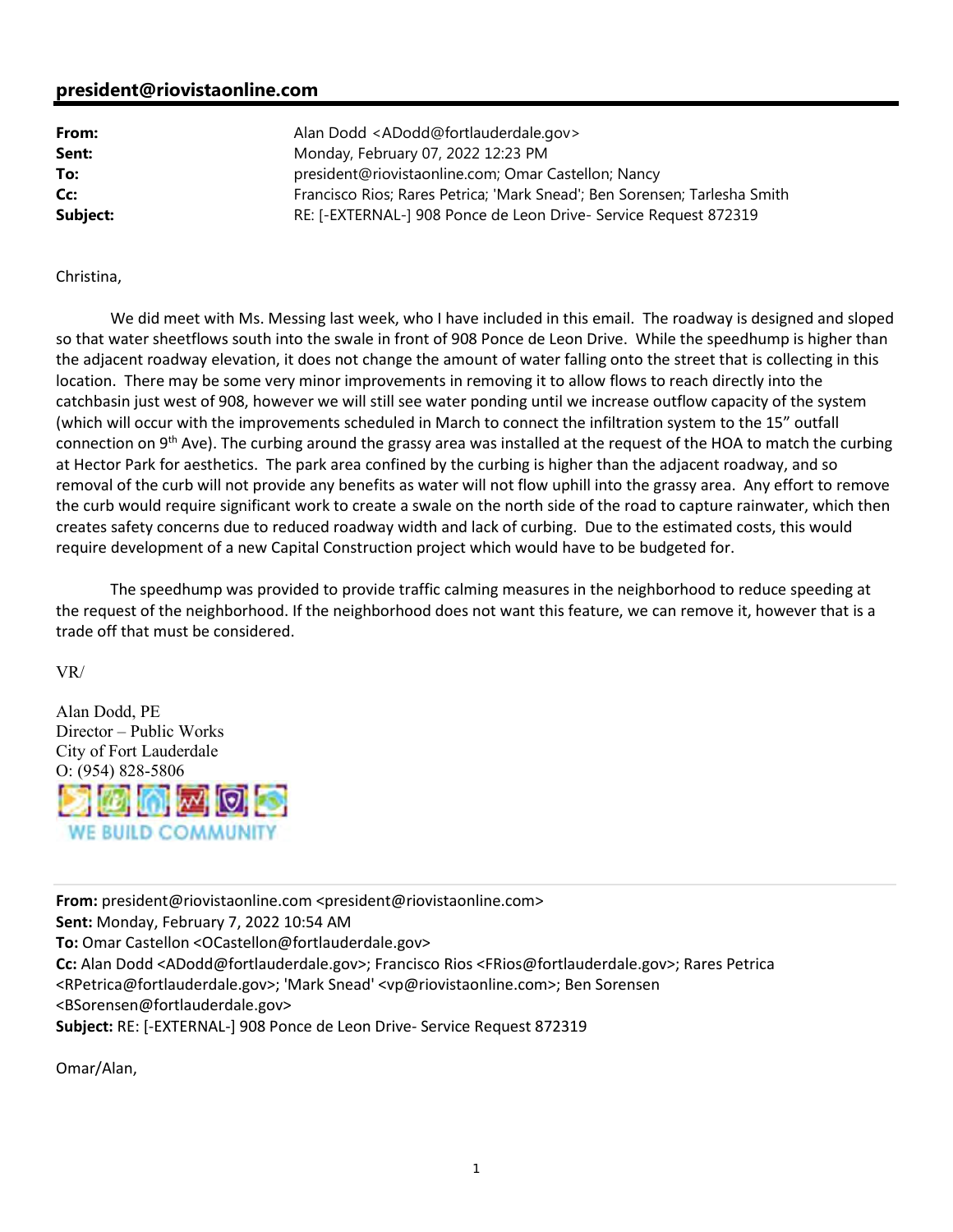The resident at 908 sent me a message last week stating that she had met with you both. She advised that the property is getting flooded because of the high curbs which don't let water into the median and park. She advised that the speedhump is displacing thousands of gallons of water onto her propery.

More, she advised that if the RVCA Board writes a request you will remove the speed hump. She did not forward any report or recommendation from you.

BEFORE RVCA TAKES ANY ACTION, Can you clarify if it is your recommendation to remove the speedhump to solve the problem the resident is experiencing?

Your judgment and experience is of a high value to me and the other members of the Board.

Christina Currie, Esq. President Rio Vista Civic Association www.riovistaonline.com

**From:** Omar Castellon <OCastellon@fortlauderdale.gov> **Sent:** Thursday, January 27, 2022 11:16 AM **To:** Christina Currie <president@riovistaonline.com> **Cc:** Alan Dodd <ADodd@fortlauderdale.gov>; Francisco Rios <FRios@fortlauderdale.gov>; Rares Petrica <RPetrica@fortlauderdale.gov> **Subject:** FW: [-EXTERNAL-] 908 Ponce de Leon Drive- Service Request 872319

Hi Christina,

Please see e-mail below from a resident requesting to remove a speed hump. As a response to the flooding, the speed hump should not be contributing to the flooding at this location. The road at this location is pitched towards the grass swale, the speed hump is also located at a high point.

This is the exhibit that was presented to the Rio Vista neighbors in regards to the street narrowing and speed hump locations on February 16, 2021, this plans were approved by neighbors and HOA before any work was performed.

Thanks,

**Omar Castellon, P.E., PMP, ENV SP Assistant Public Works Director - Engineering City of Fort Lauderdale Public Works I Engineering**  100 N. Andrews Ave., Fort Lauderdale, FL 33301 Office: 954-828-5064 | Cell: 954-857-4416 | Fax: 954-828-5074 Email: ocastellon@fortlauderdale.gov

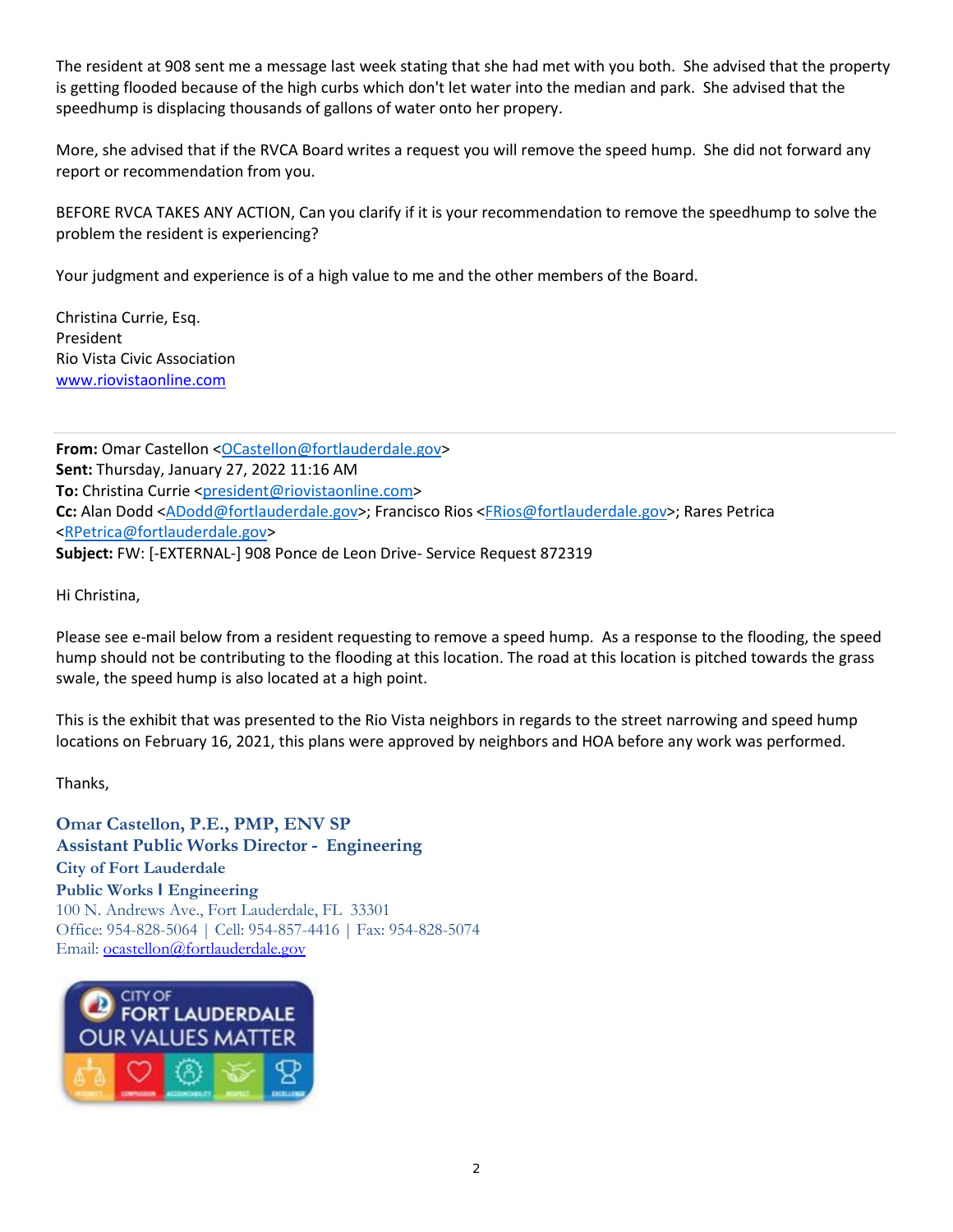**PLEASE NOTE:** Florida has a very broad public records law. Most written communications to or from City of Fort Lauderdale employees or officials regarding City business are public records available to the public and media upon request. Your e-mail communications may be subject to public disclosure.



-----Original Message------------------------------------------------------------------------------------------------------------------------------------

--------------------------------------------------------------------------------------

From: Nancy <nrmessing@gmail.com> Sent: Friday, January 21, 2022 8:02 AM To: Chris Lagerbloom <CLagerbloom@fortlauderdale.gov>; Ben Sorensen <BSorensen@fortlauderdale.gov>; ICE Brand <doctorely@icloud.com> Subject: [-EXTERNAL-] 908 Ponce de Leon Drive

Dear City Manager Lagerbloom and Commissioner Sorensen,

We wanted to reach out about the speed hump recently placed directly in front of our home. The amount of water being displaced by the raised pavement now dumps directly onto our property which, as you are well aware, sits at a very low point in our area.

This hump severely exacerbates our flooding. As a car travels by, waves of water are pushed towards our home. The water is now rising and sits between our front and rear tires of our car parked in the driveway. Additionally, we are only the third house in from the corner, and drivers have not gained enough speed to warrant this placed here.

A catch basin was installed at the foot of 904 Ponce. It is useless as it lies above grade and water from our property cannot dump into it. It was filled halfway with muck and leaves and the 904 Ponce owner recently sucked out the debris at their expense which filled two green lawn barrels. The entrance to the catch basin needs to be lowered. It also needs to be vacuumed out monthly by the city as regular maintenance.

We would like the speed hump removed as soon as possible. We have gone from flooding to severe flooding due to the displacement of thousands of gallons of water now being dumped onto our property. Placement of this speed hump did not take into consideration the water displacement being dumped onto private property in a low lying area.

Thank you,

Nancy Messing 908 Ponce de Leon Drive 954-270-4380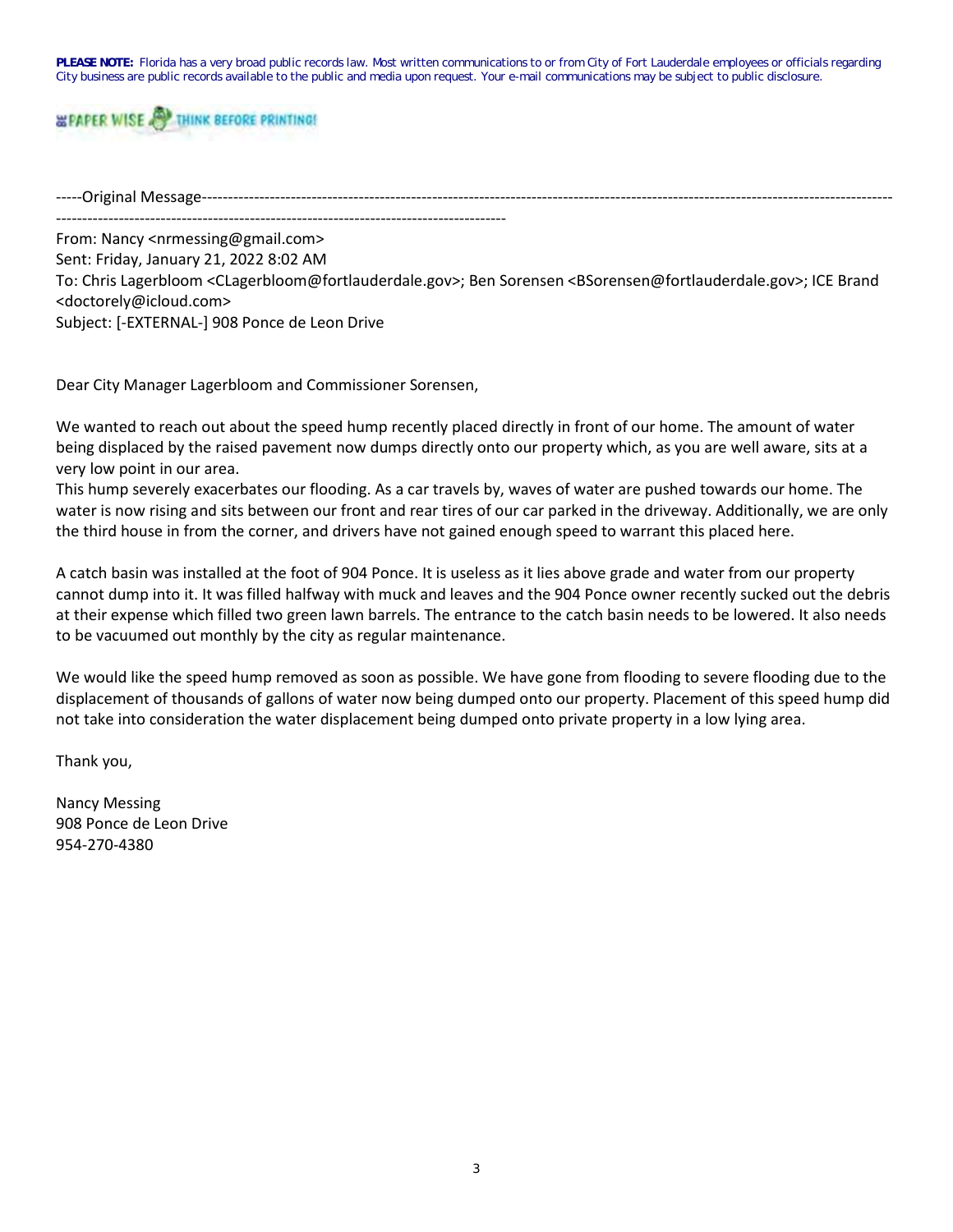

## **Fwd: FW: Rio Vista & Upcoming Dredging**

1 message

**William Kirk** <williamedwardkirk@gmail.com> Tue, Mar 15, 2022 at 8:39 AM To: Julie Hough <jbethhough@gmail.com>

---------- Forwarded message -------- From: <[president@riovistaonline.com>](mailto:president@riovistaonline.com) Date: Wed, Feb 16, 2022 at 8:08 PM Subject: FW: Rio Vista & Upcoming Dredging To: William "Bill" Kirk <[williamedwardkirk@gmail.com](mailto:williamedwardkirk@gmail.com)>

Please add to minutes. Thanks.

Christina Currie, Esq.

President

Rio Vista Civic Association

[www.riovistaonline.com](http://www.riovistaonline.com/)

**From:** [president@riovistaonline.com](mailto:president@riovistaonline.com) [<president@riovistaonline.com>](mailto:president@riovistaonline.com) **Sent:** Wednesday, February 16, 2022 8:08 PM **To:** 'Chris Lagerbloom' [<CLagerbloom@fortlauderdale.gov>](mailto:CLagerbloom@fortlauderdale.gov) **Cc:** 'Ben Sorensen' [<BSorensen@fortlauderdale.gov>](mailto:BSorensen@fortlauderdale.gov); Chuck Tatelbaum [<cmt@trippscott.com>](mailto:cmt@trippscott.com) **Subject:** Rio Vista & Upcoming Dredging

2/16/2022

Chris,

This evening RVCA had a Board meeting and the matter of the upcoming dredging in our neighborhood was raised. Board Member Bill Kirk has been corresponding with Todd Hiteshaw to obtain updates on what/when we should expect in this matter.

Please accept this as the RVCA Board requesting that the City and the selected contracter **exercise stong communication of all notices at the earliest possible point in time and on an ongoing basis**. We'd also request that the Association be provided with 1 preferred Point of Contact on this matter to ensure residents are going to the appropriate representative from your office or the Department rather than Commissioner Sorensen if that is not preferred.